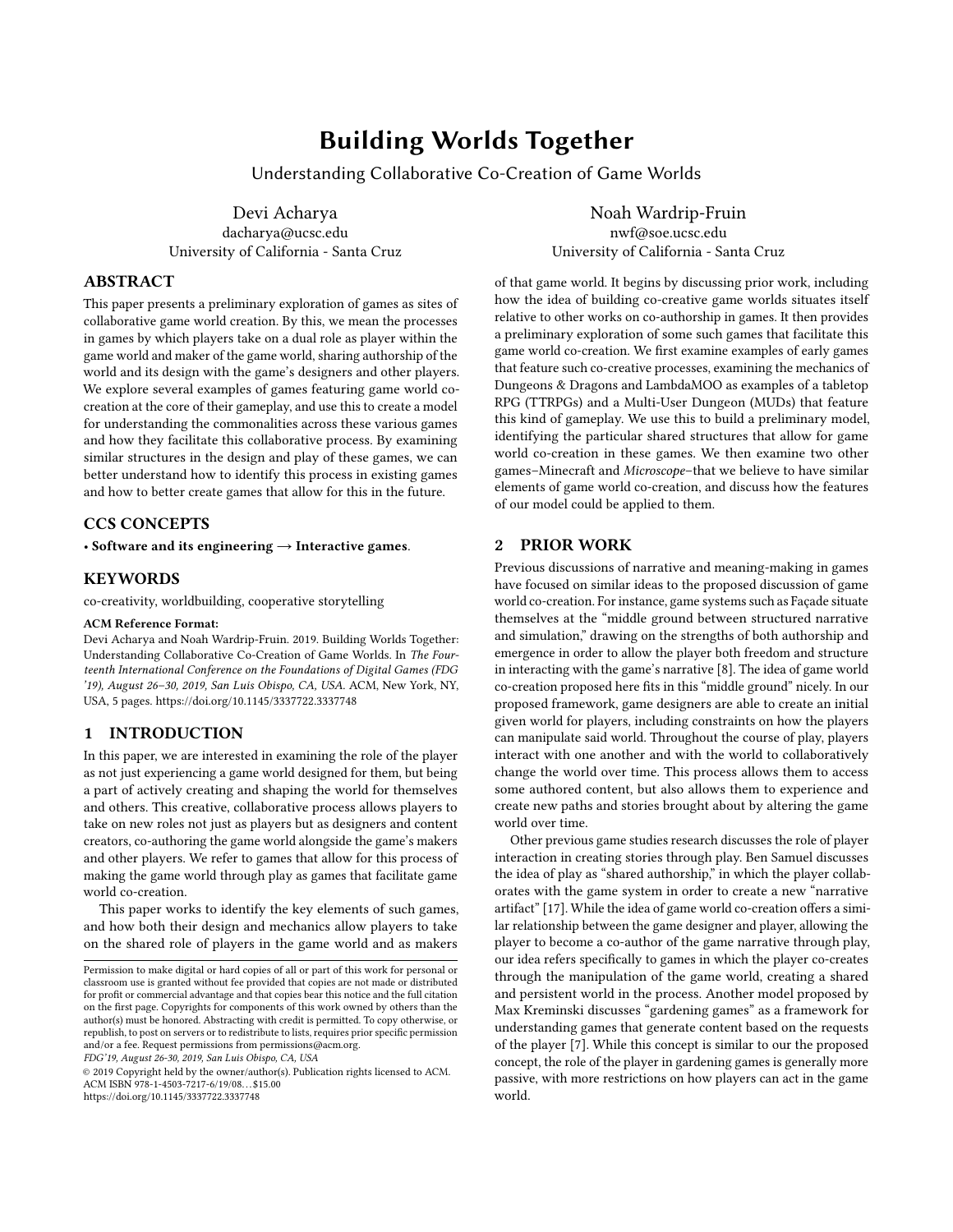# 3 A PRELIMINARY EXPLORATION OF CO-CREATIVE GAMES

In order to further refine what we mean when we talk about games that emphasize the co-creation of game worlds, we present several examples of such games. We use these examples as a preliminary examination of these co-creative processes, with the hopes that such an examination will help us to understand what features are common across these games. By understanding these common features, we can begin to build a model for understanding game world co-creation in general.

# 3.1 Dungeons & Dragons

Dungeons & Dragons (D&D) is a tabletop roleplaying game in which most players take on the role of individual members of an adventuring party. One player serves as Dungeon Master (DM), describing the world for players and presenting them with opportunities and obstacles within it. Although the game has existed featuring many different rulesets and editions, this paper discusses the game in broader terms, referring to the general experience of roleplaying in this game. Previous research on D&D has examined in some respects the role of player as co-author within the game, such as describing frameworks positioning D&D as blurring the line between the author and reader in comparison to other interactive narrative systems [\[1\]](#page-4-4) and descriptions of D&D as a co-authored work of collaborative fiction created by the DM and players as both "co-authors and audience" [\[13\]](#page-4-5). Other research discusses the systems by which D&D facilitates collaborative storytelling, such as discussing how paradata and framings within D&D's rulebook allow players to create a shared story, [\[6\]](#page-4-6) and the role of power and hierarchy in D&D's co-authorship [\[5\]](#page-4-7). While these approaches are useful in identifying D&D as a co-created narrative, this leaves out the role of world co-creation in collaborative worldbuilding. The Dungeon Master's Handbook, 5th Edition–a guide for helping DMs understand how to run a D&D game–puts the game world front and center, beginning with the first part, "Master of Worlds," which details how the DM builds a world for players to explore [\[21\]](#page-4-8) and how to run a collaborative game within that world. By examining how the rules and structures of the game follow the structures for co-creation as outlined in the model presented above, we can understand how D&D facilitates co-creative worldbuilding as central to play.

3.1.1 Player-Determined Game World. In Dungeons & Dragons, game world co-creation operates differently for the DM and the players. A majority of the details of the world are determined by the DM, both formulated before the start of play and as improvised during play. The DM determines the core features of the world, some examples of which are given in the Dungeon Master's Guide as the world's religions, magical properties, level of danger, and history [\[21\]](#page-4-8). This can also involve creating different regions of the game world and determining organizations, hierarchies, and races of that world. While these broad elements of worldbuilding are usually determined in advance, with the DM providing them to the players at the start of play, the DM is also responsible for worldbuilding in response to the players' actions in the world. As described in the Player's Handbook, 5th Edition, when players choose to act in the

world the DM describes back to them the results of their actions, often based on the difficulty of the task, the player character's skill at performing that task, and the results of a die roll [\[10\]](#page-4-9).

The players who roleplay characters within the game world take on the task of exploring the game world, performing social interactions and combat within it [\[10\]](#page-4-9). The players first decide on the details of their character, and then play the role of that character, choosing what they want to do within the game world. Through their actions, they also shape the game world. The players request more details about things they find interesting or suspicious within the world, and can choose to seek out particular places, quests, or things to do that are in line with what their character would want. The particular backstory or character goals may also determine part of the world's history, or influence events to come. Because the creation of the game world happens during play, both players and the GM operate as both creators of and players within the game world.

3.1.2 Adaptable Game World. The gameplay of Dungeons & Dragons, according to the Player's Handbook, largely takes place "in the imagination of the players and the DM" [\[10\]](#page-4-9)–otherwise known as the "theater of the mind" [\[18\]](#page-4-10). While the rulebooks provide a basic outline for the creation of and rules within the world, these merely serve as guidelines [\[21\]](#page-4-8) to facilitate the collaborative worldbuilding process. Because the game world primarily exists as a shared artifact in the imagination of the game's players, this allows the world to be highly flexible. The DM may add new adventures, characters, and encounters for the player easily by describing them, and players have a high degree of agency, able to attempt any action they want within the game world. Thus, the game world in D&D is highly extensible, able to be expanded upon through the DM and players continuing to share parts of the co-created story.

3.1.3 Moderated Game World. Within Dungeons & Dragons, game moderation comes in the form of the Dungeon Master. The DM is the arbiter of the game world, and has the final say in determining both what exists in the game world and the results of players' actions within it. This moderation serves several different purposes in play. For one, this allows the DM to play the role of "referee," helping to enforce the rules of the world and make sure that all actions that happen within it make sense according to the player's abilities within the game world. In another respect, this moderation gives the DM more power in the game to customize the game world to fit the wants and needs of the players. This moderation is key to the shared construction of the game world by creating more consistency of the shared world through enforcing rules, while also allowing for a customized, cohesive world that centers around the players.

#### 3.2 Multi-User Dungeons

Multi-User Dungeons (MUDs) are virtual, networked, text-based environments in which players can interact with one another and with the world through typing commands into a console. Although there are many variants of MUDs and many different acronyms to account for their different technical and social functions [\[15\]](#page-4-11), this paper uses MUD as a catch-all term to refer to these many types of communities, like roleplay-oriented MUSHes (Multi-User Shared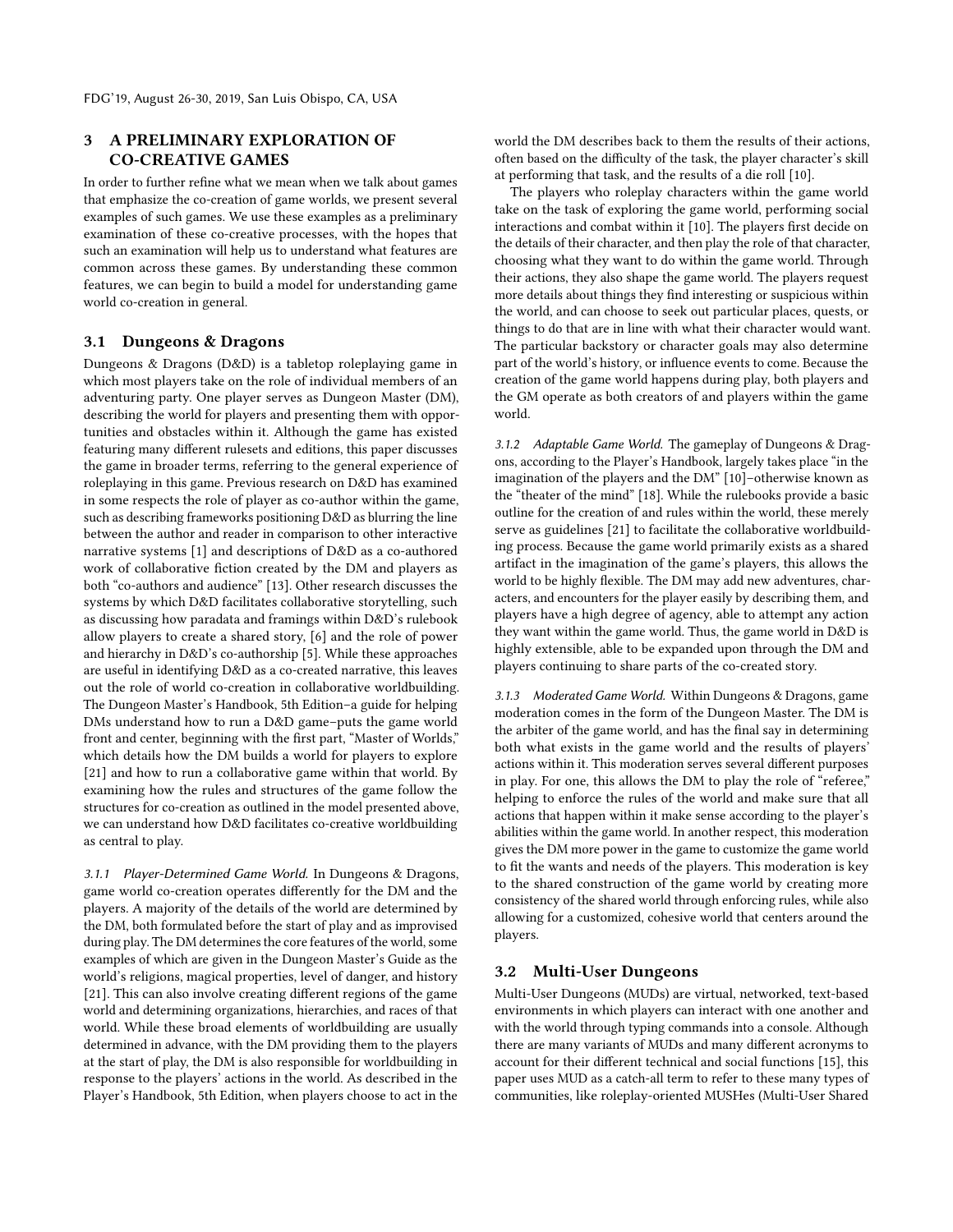Hallucinations) or MOOs (MUDs, Object Oriented). In existing research on MUDs, researchers often discuss the role of the individual playing within the MUD, discussing how roleplay and discussion in these social spheres help individuals to construct an identity and sense of self [\[19\]](#page-4-12), or how MUDs help to create social bonds with others [\[20\]](#page-4-13). But there has been little focus on the role of the player as maker in the MUD, particularly in regards to world co-creation.

3.2.1 Player-Determined Game World. At the initial creation of a MUD, the MUD's founder is the sole designer of the game world. As new people connect to the MUD, though, they are given the ability to modify the game world. By typing in specific commands, players are able to add items, rooms, and other features to the game world that can then be seen and utilized by other players [\[4\]](#page-4-14). Figure 1 shows what a typical room and objects created by one player will look like to other players in that location.

he Living Room<br>tis very bright, open, and airy here, with large plate-glass windows looking<br>tis very bright, open, and airy here, with large plate-glass windows looking<br>rough stonework fireplace. The east and west walls ar view out the windows. . .... wind.<br>Poster, a fireplace, the living room couch, Statue, Helpful<br>lag meter, The Birthday Machine, a map of LambdaHouse, and Rusty (distracted) and Perry (out on his feet)

## Figure 1: A description of a room, items, and players in LambdaMOO

This manual from LambdaMOO, one of the longest-running MUDs, details how one can add a new locations to the game world:

The basic tool for making a room is @dig. -Example of room creation: 'dig RoomName' When you create a room you'll see a message telling you the object number of your new room. You can go to this room by typing 'go #Room'sObjectNumberHere' . Once you're in your room, you can make it your home on the MOO by typing 'sethome'. [\[2\]](#page-4-15)

There are also style guidelines denoted in the manual, encouraging players to adhere to the thematic and physical restrictions of the game world:

LambdaMOO takes place inside and on the grounds of a large, sprawling mansion. . . To add to the LambdaMOO universe, please look for themes that fit well into this framework. You can build your additions in limbo, disconnected from the rest, until you've got it up to a certain level of coherence.

Please note that we intend that the topology of the LambdaMOO universe be consistent: rooms should not overlap each other, going east through a door should be reversable by going west, etc. Please keep this in mind while building new areas. [\[2\]](#page-4-15)

Game world modification is an important part of play within MUDs. It is through the collaboration of many individuals that MUDs can feature large, detailed worlds that serve both as a space for play and a center for the MUD's community. This customizability of the game world lets players determine what they want

to see in the world, such as creating a personalized home for their character. They can also use these commands to create content for others, such as making new routes and treasures to be found by other players in the game world.

Pavel Curtis, the creator of LambdaMOO, discusses several instances of this taking place in the game. One example was a player implementing a minigame within the game world of LambdaMOO allowing players to have food fights with one another [\[3\]](#page-4-16). Another instance of this is players creating a space for a virtual wedding on the server, set at a specific time and location for the MUD community to participate in [\[3\]](#page-4-16). The extensibility of the game world allows for spaces and encounters that serve as an amalgam of all those visiting and contributing to the MUD, rather than an singleauthored story that players participate in, as would be the case in a typical text-adventure.

3.2.2 Adaptable Game World. MUDs are made to be highly extensible to allow players to expand upon the existing locations and items within the game world. The structure of MUDs makes this particularly feasible, often featuring an object-oriented code structure that allows new objects and rooms to be easily added to the game world through the use of commands typed into the parser. This works by placing all of the data on the MUD into a database that is being continually accessed by players. When players type in specific commands to alter the game world, this in turn modifies the database, either adding a new record or modifying an existing one [\[4\]](#page-4-14). This makes it easy for players to add new elements to the world that can easily be accessed by other players. Because the MUD world is text-based, players can largely add to the world anything they can imagine, supplying a textual description of the room or item and putting rules in place for how it interacts with the rest of the game world.

3.2.3 Moderated Game World. An important element of MUDs as co-creative games is the system of moderation with which players are able to control the content of the game world. Through game moderation, players can maintain the consistency and integrity of the game world while still allowing for a large degree of creative freedom from all players. In the case of Multi-User Dungeons, this hierarchy is a social hierarchy, with the most active members of the community (as well as the MUD's founders) given the most power to alter the game world [\[4\]](#page-4-14). These players, often called "wizards," [\[3\]](#page-4-16) take on the role of community moderator and can change the world through the use of typed commands, as with standard players, as well as by removing individuals from the server, thus controlling who may add content to the world. This leads to a new focus of players "revolv[ing] around authorship and management rather than combat and play" [\[12\]](#page-4-17), emphasizing the important role of player as co-creator.

# 4 A PRELIMINARY MODEL FOR CO-CREATIVE GAMES

After describing some examples of games that feature game world co-creation, we can look at features that are common across the games we have presented so far to see how they allow players to become part of the creation of the game world through the process of play. These features are the following: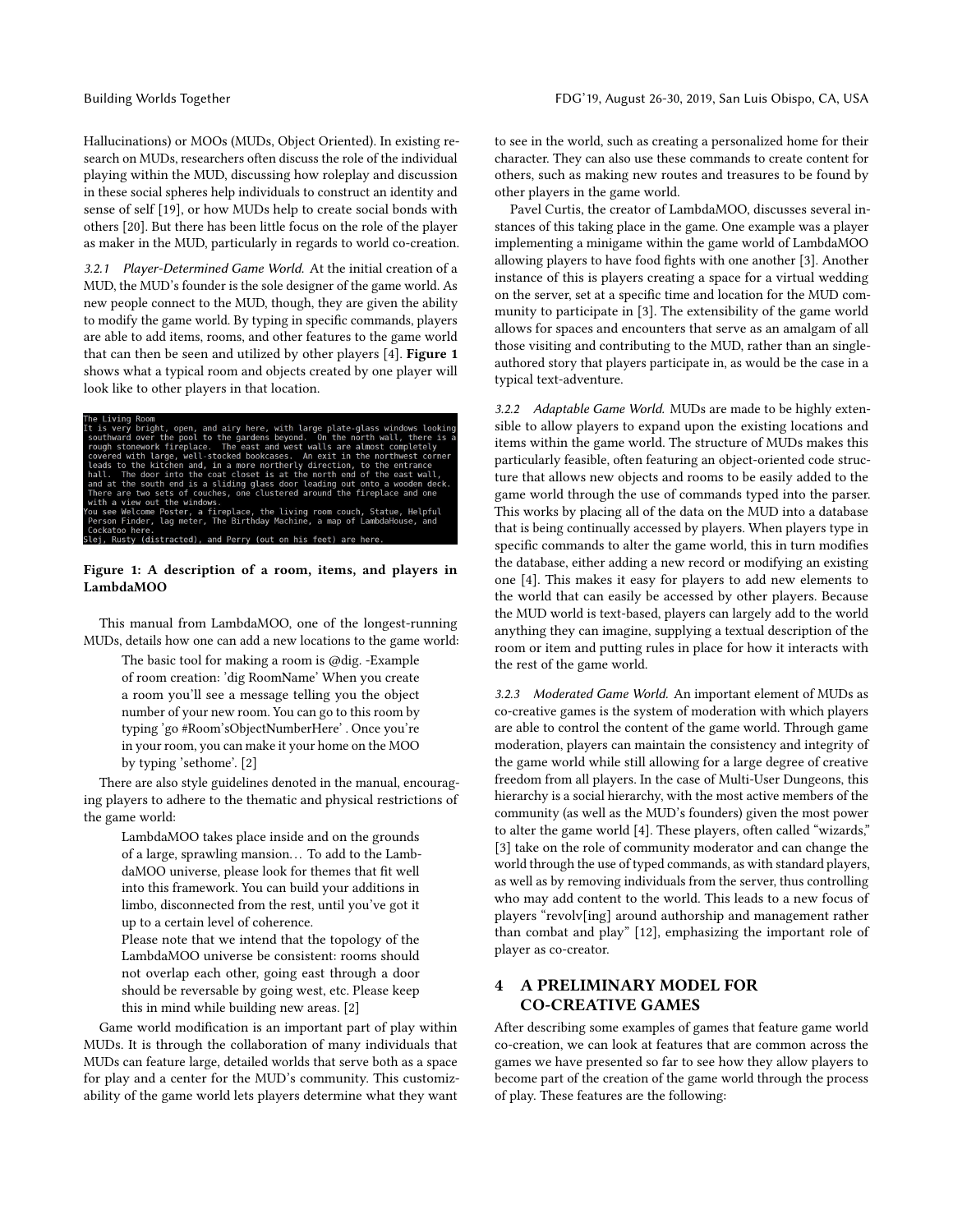- Players make decisions to inform what does and does not exist in the shared game world
- The game world can be extended and adapted to fit the desires of players (makers) in this space
- A system of moderation in place within the community controls what and how content is added to the world

These features allow the players to determine together what they want to exist within the game world, and then use the tools provided for them during play to extend the game world to fit what they would like to see within it. A system of moderation allows players to facilitate the content added to the game world in order to provide more control for players, allowing them to collaboratively shape the game world to fit their needs and desires. Although these may not be an exhaustive list of the features of such games, we can use this to examine other games to better understand how they facilitate gameworld co-creation.

# 5 EXAMINING OTHER CO-CREATIVE GAMES

## 5.1 Minecraft

Minecraft is a multiplayer sandbox game in which players can add to the game world through breaking and placing blocks, and crafting new tools and components using the base materials found throughout the world. Minecraft has been explored by researchers as a tool for collaborative play, particularly in relation to other forms of "construction-play" such as building blocks [\[9\]](#page-4-18). This particularly pertains to Minecraft as a tool for education and facilitating collaboration [\[11\]](#page-4-19). We can use these evaluations of Minecraft as a collaborative building tool, as well as looking at Minecraft's core gameplay, to see how the game helps to facilitate co-creative worldbuilding.

5.1.1 Player-Determined Game World. In Minecraft, players control avatars in the game world, and can shape the game world through destroying and placing blocks to create new structures and explore various areas in the game world. Players can collect blocks and items within the game, and use these to craft new items which can then be further crafted or placed within the game world. Through this simple system of item collection and crafting, players can can work together to build new items and structures, making changes to the game world that can be seen and used by others. While the initial game world is generated, players can quickly use the raw materials of the world to create more customized items and locations within it, including creating a home area with the resources and shelter they need to survive, or more decorative content to suit the player's desires. The core gameplay for Minecraft features this process of construction and destruction of the game world as central to gameplay.

5.1.2 Adaptable Game World. Because destroying, collecting, and placing blocks is at the core of Minecraft's gameplay, these are actions that are easy to perform by all players. The world is largely made of blocks that are positioned on top of and adjacent to one another, so the process of creating and destroying blocks allows users to quite literally shape the world, and the game world is highly responsive to the actions of players. Unlike the other forms of game world co-creation discussed in this paper, Minecraft features a graphically rendered world that exists as a shared physical space between all players. It is due to the nature of the game world as based around the placement of individual blocks that Minecraft facilitates the co-creation of the game world by players.

5.1.3 Moderated Game World. Minecraft's system of moderation employs a similar hierarchy to that of MUDs–with owners, admins, and moderators serving in a role as authority figures on the server, with the jobs of maintaining the server (and thus the game world) and moderating those who are a part of the community. While they are able to interact with the game world in the standard fashion detailed above, they are also given more power in manipulating the game world than regular players. They are able to make changes such as adding various plugins to the server itself, and are given an increased number of commands they can use to alter the game world (such as teleporting or giving items to players). They also have control over who can manipulate the game world by banning players from the server, thus curating both the content of the server and its creators. Those appointed to these roles are often those part of the server's creation, or longstanding active community members on the server. Through this process of moderation, the community is able to decide on the content that is created in the world, and shape the game world collaboratively to fit what those on the server want to see.

## 5.2 Microscope

Microscope is a collaborative social worldbuilding game in which players each participate in creating the shared story of a universe, jumping between different scenes, events, and eras of that universe. Microscope offers a slightly different structure to its design as a co-creative game from the examples mentioned above, separating out the process of building the world from the elements of traditional roleplay. There has been very little research or discussion of Microscope beyond discussion of its role as a form of collaborative storytelling [\[14\]](#page-4-20). Here we discuss how Microscope fits within our model of understanding games with the co-creation of game worlds.

5.2.1 Player-Determined Game World. In playing Microscope, players build up the shared game world through roleplay and collaborative storytelling. Players take turns adding to the shared timeline of scenes, and events, and eras that have occurred within the game world, describing to other players what happens in their authored moment and how this fits in with the existing timeline. Players also choose a specific focus for storytelling in each round, a subject such as a person or event they want to explore in more depth, helping to guide how the game world is shaped by other players. Players may shape the timeline in broad strokes by adding new eras to the world's history, or fill the timeline out in more detail by adding events and scenes to the timeline. Players can pick and choose content to fit with what they want to see in the game world, and thus shape the world to their choosing.

5.2.2 Adaptable Game World. The game world in Microscope is made to be highly extensible to allow players the most freedom in adding new events to the game world. While the players are not allowed to add anything to the world that contradicts what has been previously stated as true about the world, players are able to add new events, scenes, and eras at any point in the timeline, changing the game world by adding new moments in the history of